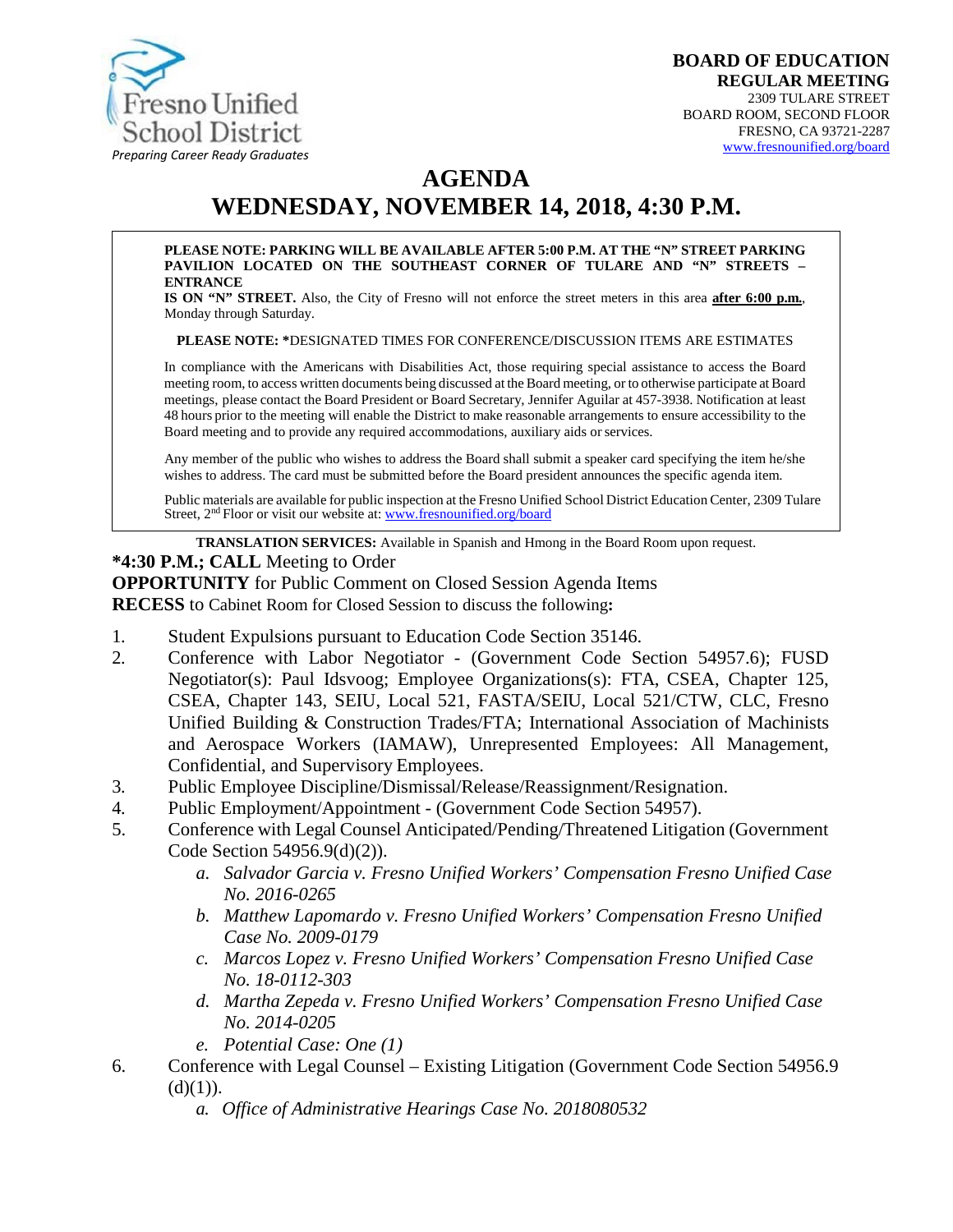*b. Jane Doe, a minor, by and through her Guardian Ad Litem, Patricia Lopez vs. Fresno Unified School District Fresno Superior Court No. 16CECG02217 Fresno Unified Claim No. 16-0518-0146*

**5:45 P.M., RECONVENE** and report action taken during Closed Session, if any.

# **PLEDGE OF ALLEGIANCE**

Hoover High School Unified Soccer team will lead the flag salute.

# **RECOGNIZE Unified Sports Champions for Fall 2018/19 School Year**

The following Unified Sports are to be recognized for the 2018/19 school year. Contact person: Kim Mecum, telephone 457-3731.

> • Hoover High School Unified Soccer Team – North Yosemite League Champions. Head Coach, Mike Hill and Nic Peterson

# **HEAR Reports from Student Board Representatives**

An opportunity is provided to hear comments/reports from Student Board Representatives from Fresno High School. Contact person: Kim Mecum, telephone 457-3731.

# **ADOPT Resolution Proclaiming December 3-7, 2018 as Inclusive Schools Week**

Included in the Board binders is a resolution proclaiming December 3-7, 2018 as Inclusive Schools Week. Fresno Unified urges all schools and individual citizens to participate in Inclusive Schools Week in order to support schools and the community in the process of becoming more inclusive. The Superintendent recommends adoption. Fiscal impact: There is no fiscal impact to the district. Contact person: Kim Mecum, telephone 457-3731.

### **RECOGNIZE Fresno Unified Board of Trustees for their Service to Fresno Unified School District**

The Superintendent would like to recognize our departing board members and acknowledge their years of service and contributions to the district.

### **HEAR Report from Superintendent**

### **OPPORTUNITY for Public Comment on Consent Agenda Items**

**ALL CONSENT AGENDA** items are considered to be routine bythe Board of Education and will be enacted by one motion. There will be no separate discussion of items unless a Board member so requests, in which event, the item(s) will be considered following approval of the Consent Agenda.

# **A. CONSENT AGENDA**

# **A-1, APPROVE Personnel List**

Included in the Board binders is the Personnel List, Appendix A, as submitted. The Superintendent recommends approval. Contact person: Paul Idsvoog, telephone 457-3548.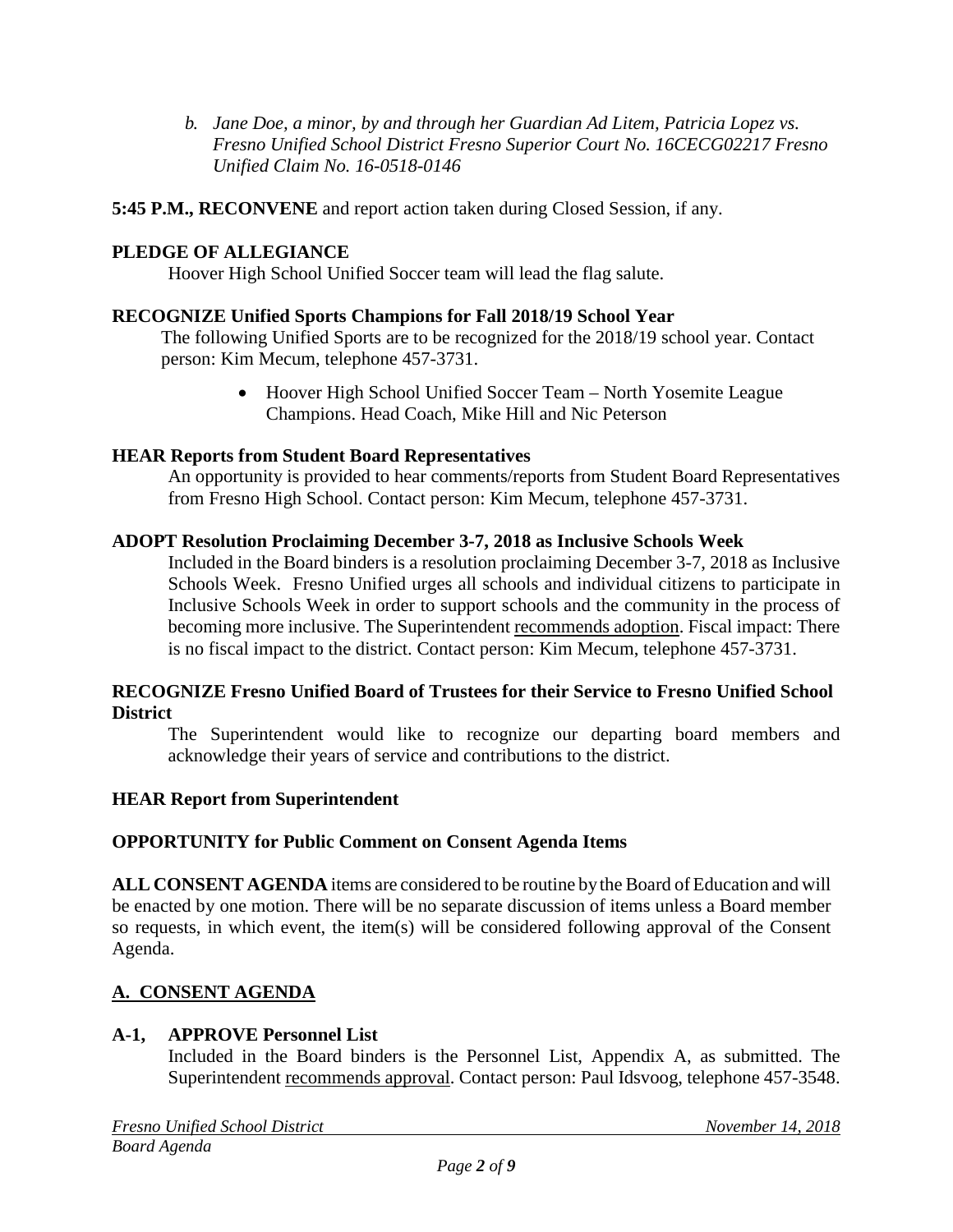# **A-2, ADOPT Findings of Fact and Recommendations of District Administrative Board**

The Board of Education received and considered the Findings of Fact and Recommendations of District Administrative Panels resulting from hearings on expulsion and readmittance cases conducted during the period since the October 17, 2018 Regular Board meeting. The Superintendent recommends adoption. Contact person: Kim Mecum, telephone 457-3731.

### **A-3, APPROVE Minutes from Prior Meeting**

Included in the Board binders are the draft minutes for the October 3, 2018 Regular Meeting. The Superintendent recommends approval. Contact person: Robert G. Nelson, telephone 457-3884.

### **A-4, ADOPT Resolution Ordering the Date of the Annual Organizational Meeting of the Governing Board**

Included in the Board binders is a Resolution Ordering the Date of the Annual Organizational Meeting of the Governing Board as December 12, 2018. Pursuant to section 35143 of the Education Code of the State of California, the governing board of each district shall select an annual organizational meeting date. The date must fall within a 15-day period commencing on the day a new member's term begins or would begin, i.e. the same 15-day period applies to election and non-election years. Pursuant to California Education Code section 5017, in 2018 new member terms begin on the first Friday of December. Therefore, the 2018 annual organizational meeting date must fall between December 7, 2018 and no later than December 21, 2018. The Superintendent recommends adoption. Fiscal impact: There is no fiscal impact to the district. Contact person: David Chavez, telephone 457-3566.

### **A-5, APPROVE Agreement with Swun Math**

Included in the Board binders is an agreement with Swun Math to support the continued improvement in mathematics. The term of this agreement will begin on January 1, 2019 and end on June 7, 2019 with a total cost of \$133,500. The Superintendent recommends approval. Fiscal impact: Sufficient funds in the amount of \$133,500 are available in the Chief Academic Office budget. Contact person: Kim Mecum, telephone 457-3731.

### **A-6, APPROVE Amended Agreement with Educational Consulting Services, Inc.**

Included in the Board binders is an amended agreement with Educational Consulting Services, Inc. in the amount of \$435,550. Educational Consulting Services coordinates the Saturday Academy attendance recovery program. Amended amount reflects the increase in services as part of a districtwide program expansion. The Superintendent recommends approval. Fiscal Impact: The program will generate revenue from which the fees are derived. Contact Person: Kim Mecum, telephone 457-3731.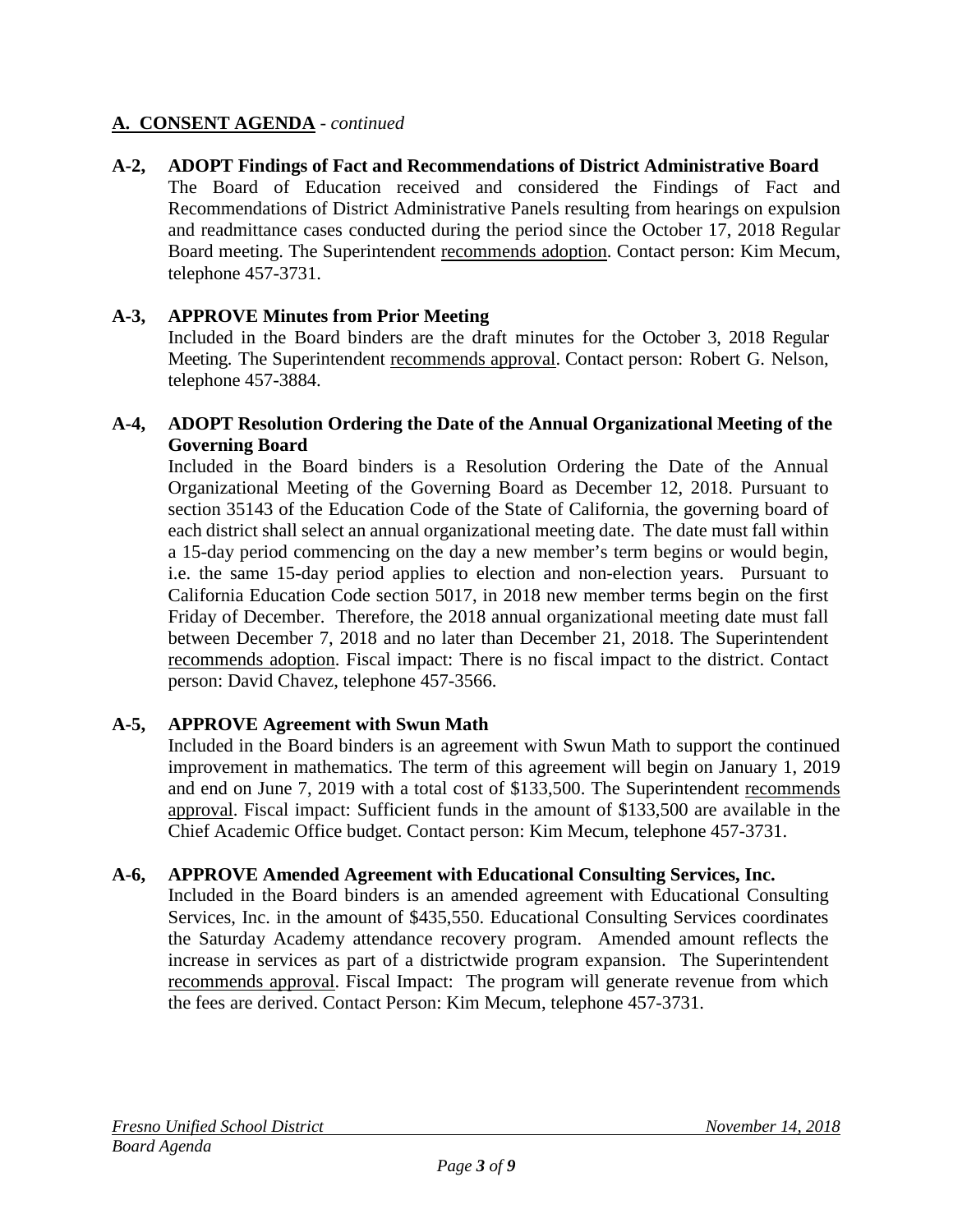### **A-7, APPROVE Award of Bid 19-06 Phase 1B, Installation of District Video Security System at Elementary Schools: Anthony, Easterby, Homan, Muir, Pyle, Starr, Webster, Wolters**

Included in the Board Binders is information on Bid 19-06 Phase 1B, to provide high definition video security systems at eight elementary schools: Anthony, Easterby, Homan, Muir, Pyle, Starr, Webster and Wolters. The project includes installing low voltage wiring and electrical power connections, and mounting district supplied video security equipment. This is the second of eight phases of the project to provide enhanced security systems to all elementary schools. All phases are planned to be completed next summer.

Staff recommends award to the lowest responsive, responsible bidder:

Section 1 & 2: Extenda Networks, Inc. (Van Nuys, Ca.) \$177,119

The Superintendent recommends approval. Fiscal impact: \$177,119 is available in the Measure X Fund. Contact person: Karin Temple, telephone 457-3134.

### **A-8, APPROVE Revision to Add a Regularly Scheduled Board Meeting Date to the 2019/20 School Year**

Beginning January 1, 2019, board members will no longer begin their term of office on the first Friday in December. Instead, new terms of office will commence on the second Friday in December. Accordingly, because annual organizational meetings must be held within the 15-day window that begins on the first day that board members can be seated, starting December 2019, the earliest the annual organizational meeting can be held is the second Friday in December, which falls on December 13, 2019. It is requested that the board approve adding December 18 to the 2019/20 calendar in addition to the already scheduled December 11, 2019 meeting. A copy of AB 2449, which amends Education Code §§ 1007, 1009, 5017, and 72027, is included for your reference. The Superintendent recommends approval. Fiscal impact: There is no fiscal impact to the district. Contact person: David Chavez, telephone 457-3566.

### **A-9, APPROVE Provisional Internship Permits**

Included in the Board binders are Provisional Internship Permit (PIP) recommendations to rehire or hire upon Board approval. The Superintendent recommends approval. Fiscal impact: There is no fiscal impact to the district. Contact person: Paul Idsvoog, telephone 457-3548.

### **A-10, DENY Claim #GL18-0301-1767**

Included in the Board binders is a Claim for Damages by a Minor, case #GL18-0301- 1767. The Superintendent recommends that the Claim be denied, and the matter referred to the district's Executive Director of Benefits and Risk Management for further handling. Fiscal impact: There is no fiscal impact to the district at this time. Contact person: Ruth F. Quinto, telephone 457-6226.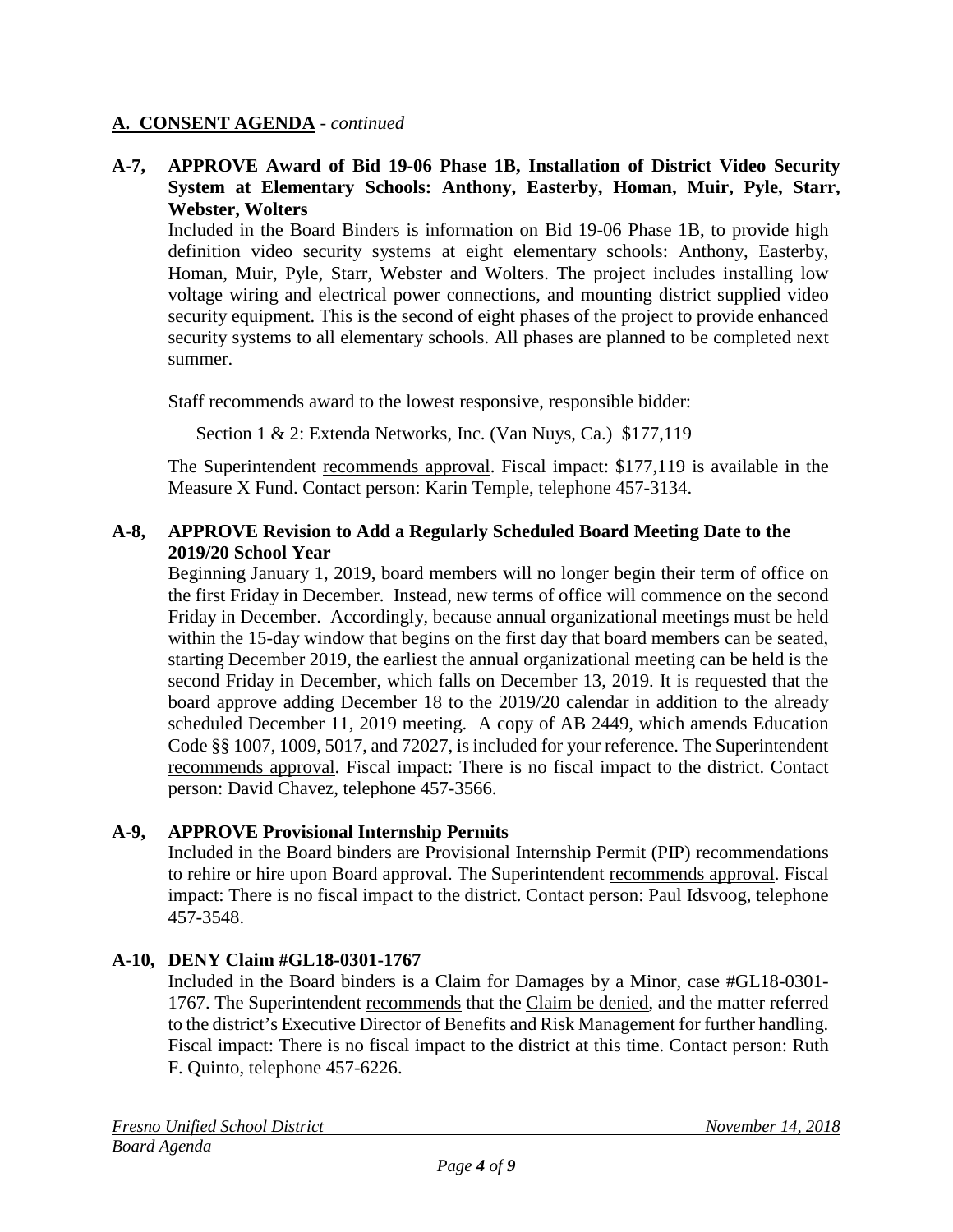**A-11, RATIFY Article 20 Waivers for Various Schools for the 2018/19 School Year** Included in the Board binders are letters received from the Fresno Teachers Association approving the requests from various schools to waive Article 20 of the collective bargaining agreement. The Superintendent recommends ratification. Fiscal impact: There is no fiscal impact to the district. Contact person: Kim Mecum, telephone 457-3731.

#### **A-12, RATIFY Grant Application to the California Department of Education for the Student Support and Academic Achievement Program**

Ratification is being requested for a grant application submitted to the California Department of Education for the 2018 Student Support and Academic Enrichment (SSAE) program. Fresno Unified prepared an application to support greater access and opportunities for a well-rounded education for all students. In alignment to the Council of the Great City Schools recommendations to improve services to students with disabilities, the application proposes to enhance visual and performing arts (VAPA) education for all students with disabilities. The Superintendent recommends ratification. Fiscal impact: The applications requests \$569,019 in SSAE program funds. Contact person: Kim Mecum, telephone 457-3731.

# **A-13, RATIFY Change Orders for the Projects Listed Below**

Included in the Board binders is information on Change Orders for the following projects:

Bid 18-16, Kings Canyon Middle School Underground Water Piping Replacement Change Order 1: \$36,187

Bid 18-25, Roosevelt High School Construction of New Aquatic Complex Change Order 1: \$21,540

The Superintendent recommends ratification. Fiscal impact: \$36,187 for Bid 18-16 is available in the Measure X Fund. \$21,540 for Bid 18-25 is available in the General Fund; future change orders for this project will be funded from Measure X. Contact person: Karin Temple, telephone 457-3134.

### **A-14, RATIFY the Filing of Notices of Completion for Various Projects**

Included in the Board binders are Notices of Completion for the following projects, which have been completed according to plans and specifications.

Bid 18-16, Kings Canyon Middle School Underground Piping Replacement

Bid 18-20, Gaston Middle School Portable Classroom Relocation and Infrastructure

Bid 18-37, Terronez Middle School Playcourt and Parking Lot Asphalt Rehabilitation Project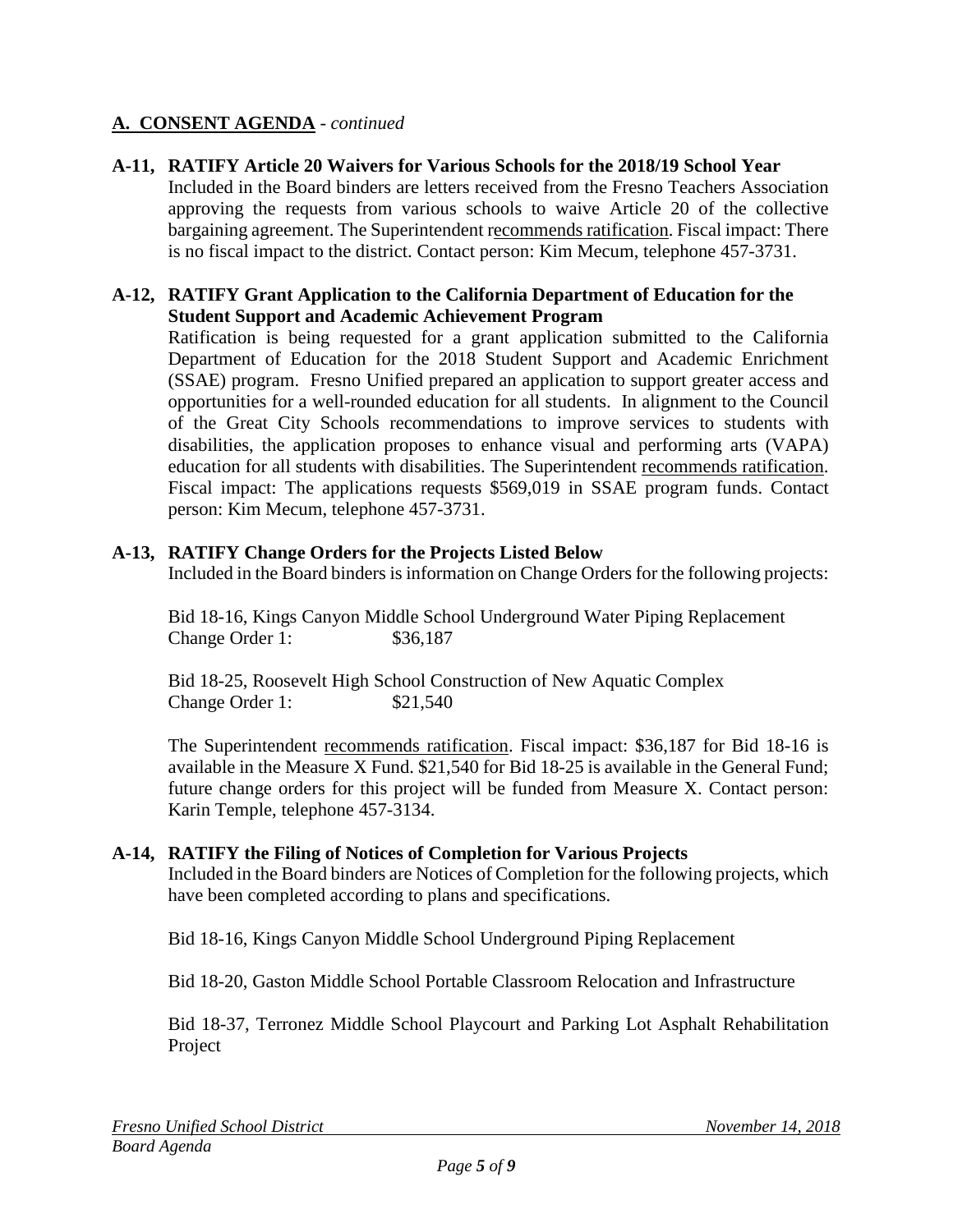The Superintendent recommends ratification. Fiscal impact: Retention funds are released in accordance with contract terms and California statutes. Contact person: Karin Temple, telephone 457-3134.

### **END OF CONSENT AGENDA (ROLL CALL VOTE)**

# **UNSCHEDULED ORAL COMMUNICATIONS**

Individuals who wish to address the Board on topics within the Board's subject matter jurisdiction, but **not** listed on this agenda may do so at this time. If you wish to address the Board on a specific item that is listed on the agenda, you should do so when that specific item is called.

While all time limitations are at the discretion of the Board President, generally members of the public will be limited to a maximum of three (3) minutes per speaker for a total of thirty (30) minutes of public comment as designated on this agenda. Any individual who has not had an opportunity to address the Board during this initial thirty (30) minute period may do so at the end of the meeting after the Board has addressed all remaining items on this agenda. Without taking action and only as expressly permitted by Board Bylaw 9323, Board members may ask questions, make brief announcements, or provide a brief response to statements presented by the public about topics raised in unscheduled oral communications. Board members must be recognized by the President in order to speak and will generally be limited to no more than one (1) minute each for this purpose. The Board President shall have the discretion to further limit Board members' opportunity to speak on topics raised in unscheduled oral communications to ensure the orderly and efficient conduct of District business.

Members of the public with questions on school district issues may submit them in writing. The Board will automatically refer to the Superintendent any formal requests that are brought before them at this time. The appropriate staff member will furnish answers to questions.

# **B. CONFERENCE/DISCUSSION AGENDA**

### **7:00 P.M.**

**B-15, OPPORTUNITY for Public Discussion of the Fresno Area Substitute Teachers Association initial proposal to the Fresno Unified School District for the 2019-2022 Successor Agreement**

In accordance with Government Code 3547, all initial proposals of the exclusive representative shall be presented at a public meeting of the public school employer, and thereafter shall be a public record. Included in the Board binders is the Fresno Area Substitute Teachers Association (FASTA) initial proposal to the Fresno Unified School District for the 2019-2022 Successor Agreement presented at the October 17, 2018,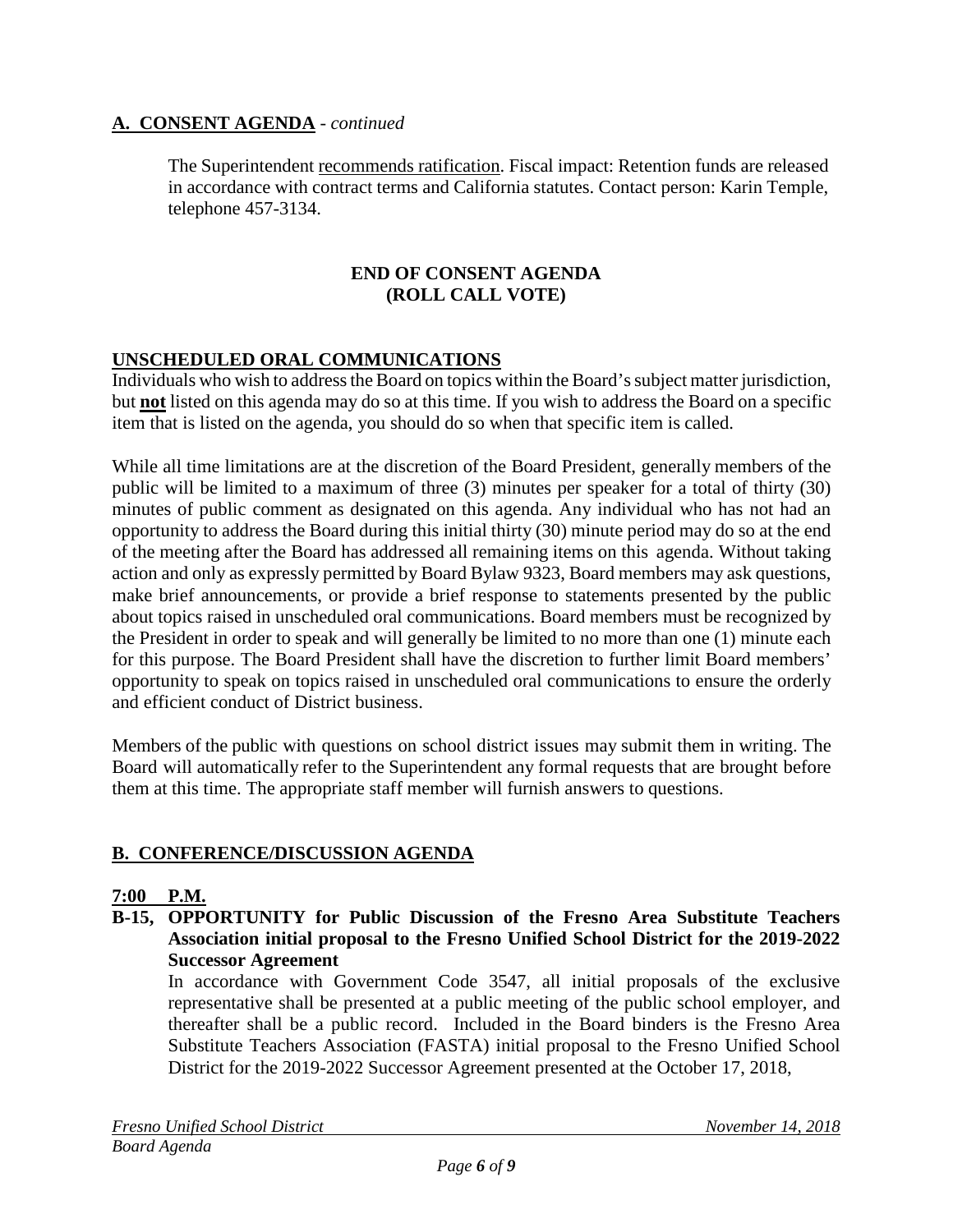# **B. CONFERENCE/DISCUSSION AGENDA** - *continued*

meeting of the Board of Education and returned to this agenda for formal presentation, public discussion and acknowledgment of receipt. Fiscal impact: There is no fiscal impact to the district at this time. Contact person: Paul Idsvoog, telephone 457-3548.

# **7:05 P.M.**

### **B-16, OPPORTUNITY for Public Discussion and ADOPT the Fresno Unified School District initial proposal to the Fresno Area Substitute Teachers Association for the 2019-2022 Successor Agreement**

In accordance with Government Code 3547, all initial proposals of the public school employers shall be presented at a public meeting of the public school employer, and thereafter shall be a public record. Included in the Board binders is the Fresno Unified School District initial proposal to the Fresno Area Substitute Teachers Association (FASTA) for the 2019-2022 Successor Agreement presented at the October 17, 2018, meeting of the Board of Education and returned to this agenda for public discussion and Board adoption. The Superintendent recommends adoption. Fiscal impact: There is no fiscal impact to the district at this time. Contact person: Paul Idsvoog, telephone 457-3548.

# **7:10 P.M.**

### **B-17, OPPORTUNITY for Public Discussion of the Service Employees International Union initial proposal to Fresno Unified School District for the 2019-2022 Successor Agreement**

In accordance with Government Code 3547, all initial proposals of the exclusive representative shall be presented at a public meeting of the public school employer, and thereafter shall be a public record. Included in the Board binders is the Service Employees International Union (SEIU), Local 521, initial proposal to the Fresno Unified School District for the 2019-2022 Successor Agreement presented at the October 17, 2018, meeting of the Board of Education and returned to this agenda for formal presentation, public discussion and acknowledgment of receipt. Fiscal impact: There is no fiscal impact to the district at this time. Contact person: Paul Idsvoog, telephone 457-3548.

# **7:15 P.M.**

## **B-18, OPPORTUNITY for Public Discussion and ADOPT the Fresno Unified School District initial proposal to the Service Employees International Union for the 2019- 2022 Successor Agreement**

In accordance with Government Code 3547, all initial proposals of the public school employers shall be presented at a public meeting of the public school employer, and thereafter shall be a public record. Included in the Board binders is the Fresno Unified School District initial proposal to the Service Employees International Union, Local 521, for the 2019-2022 Successor Agreement presented at the October 17, 2018, meeting of the Board of Education and returned to this agenda for public discussion and Board adoption. The Superintendent recommends adoption. Fiscal impact: There is no fiscal impact to the district at this time. Contact person: Paul Idsvoog, telephone 457-3548.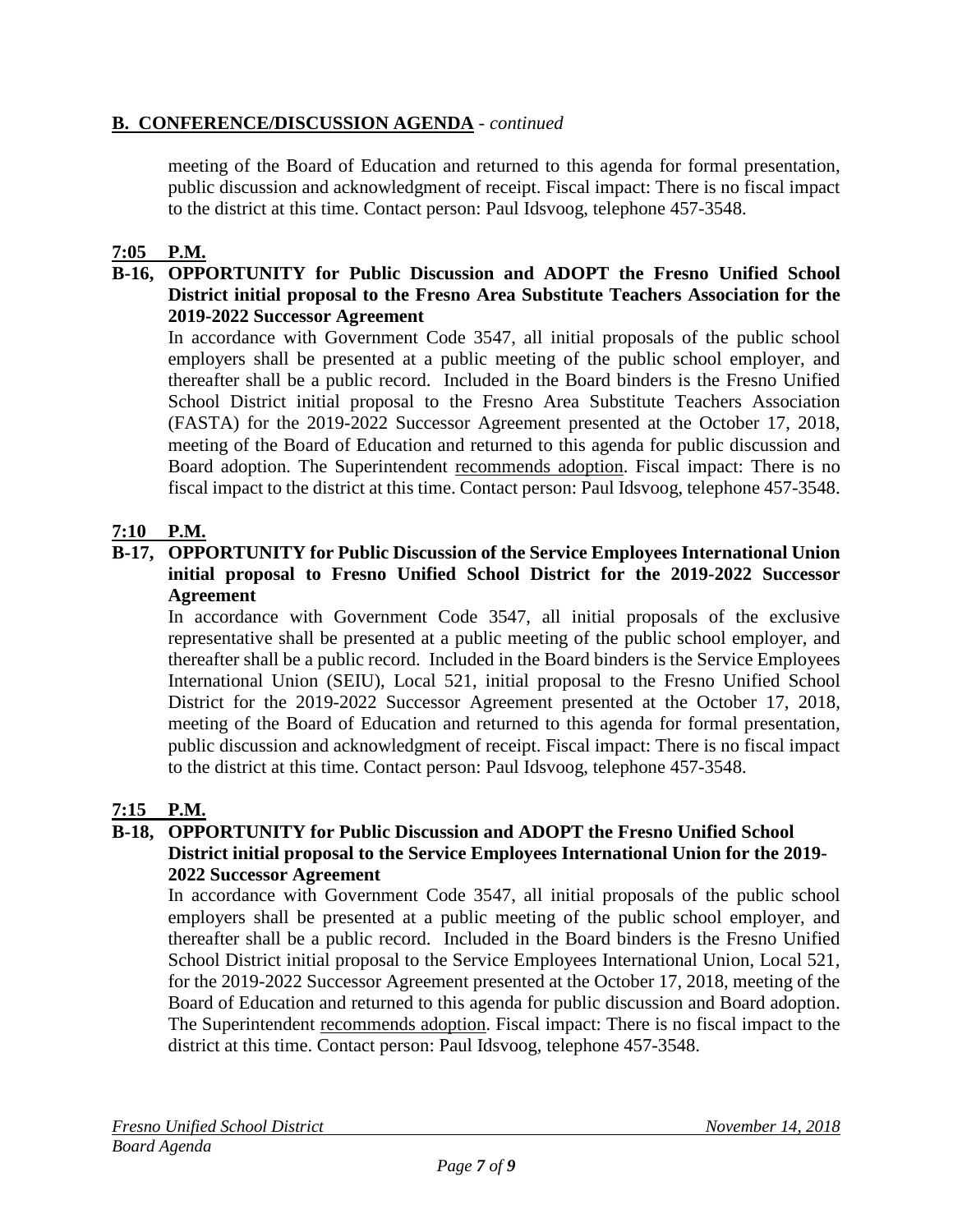# **B. CONFERENCE/DISCUSSION AGENDA** - *continued*

# **7:20 P.M.**

# **B-19, PRESENT and DISCUSS the California Dashboard Overview Series, Part Three**

The Board will receive an overview and review of the California Dashboard. This presentation is part three of a three-part series on the California Dashboard. This presentation will provide a brief review of the local indicators for Fresno Unified School District. Fiscal impact: There is no fiscal impact to the district. Contact person: Lindsay Sanders, 457-3471.

# **7:40 P.M.**

# **B-20, PRESENT and DISCUSS Updates on the 2018/19 Local Control and Accountability Plan Actions**

The Fresno Unified School District Board of Education adopted the 2018/19 Local Control and Accountability Plan (LCAP) on May 30, 2018. This plan, as required, outlines the goals, outcomes, actions and expenditures from the Local Control Funding Formula aimed at improving student success. The presentation will include an update from staff on planned initiatives and plans for upcoming community and stakeholder engagement. Fiscal impact: All actions outlined in the Local Control and Accountability Plan are funded with General Fund resources, which include the Local Control Funding Formula funds. Contact person: Ruth F. Quinto, telephone 457-6226.

# **8:00 P.M.**

# **B-21, DISCUSS and APPROVE Actions and Expenditures for Special Education**

Staff will present information and recommend expenditures for 2018/19 in response to the recommendations from the Council of the Great City School's *Improving Special Education Services in the Fresno Unified School District* Report. The Superintendent recommends approval. Fiscal impact: Funds are available in the assigned fund balance for 2018/19 general fund. Contact person: Kim Mecum, telephone 457-3731.

# **C. RECEIVE INFORMATION & REPORTS**

# **C-22, RECEIVE Fresno Unified School District's First Quarterly Investment Report for Fiscal Year 2018/19**

Included in the Board binders is the first quarter investment report for the period ending September 30, 2018. Board Policy 3430(a) requires the Superintendent, or designee, to supply the Board of Education with quarterly and annual reports on district investments. As of September 30, 2018 Fresno Unified School District is in compliance with Board Policy 3430(a) for investments. Fiscal impact: There is no fiscal impact to the district. Contact person: Ruth F. Quinto, telephone 457-6226.